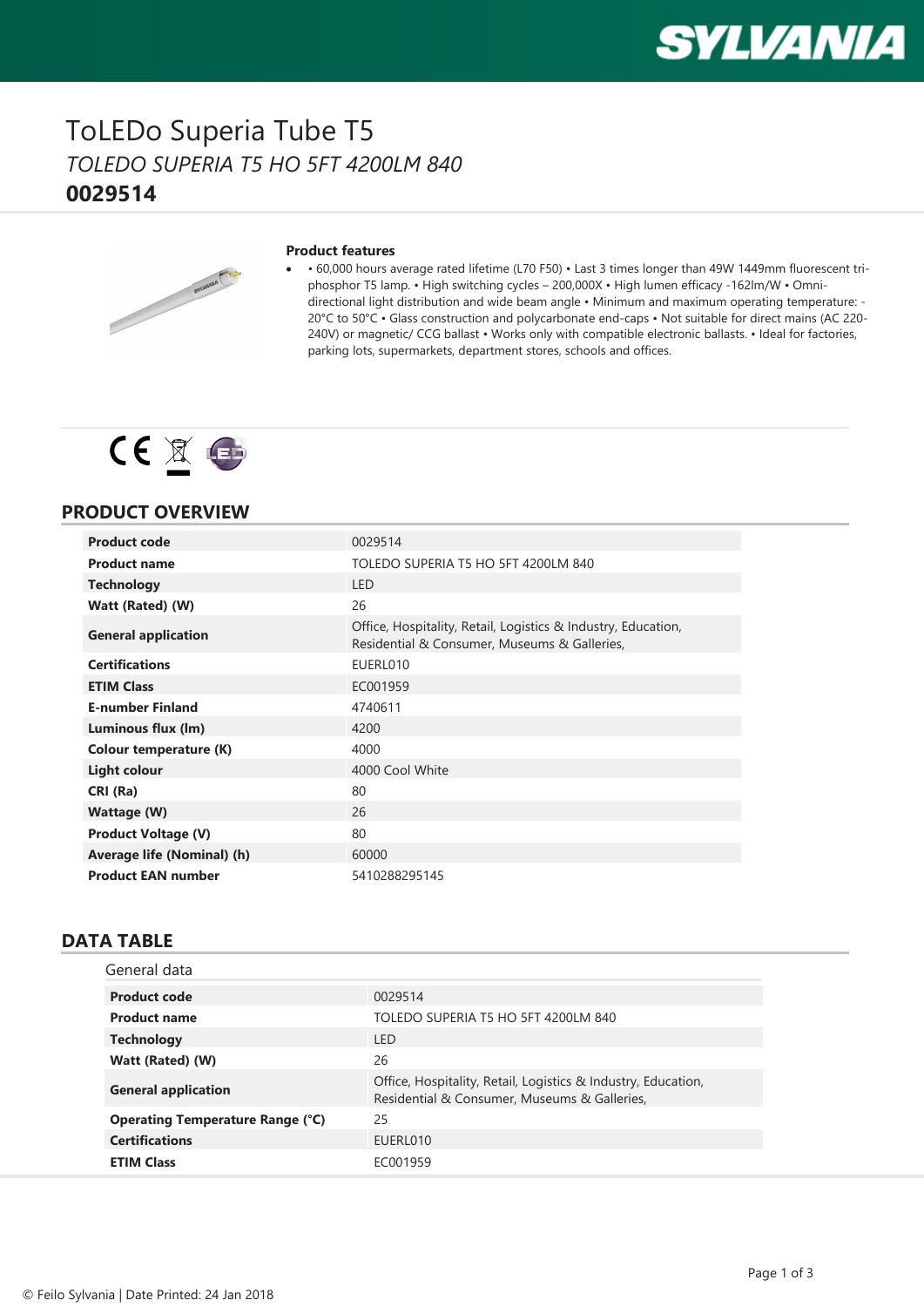

# ToLEDo Superia Tube T5 *TOLEDO SUPERIA T5 HO 5FT 4200LM 840* **0029514**

| <b>E-number Finland</b>                                 | 4740611         |
|---------------------------------------------------------|-----------------|
| Optical data                                            |                 |
|                                                         |                 |
| Luminous flux (lm)                                      | 4200            |
| Luminous flux (Rated) (lm)                              | 4200            |
| Colour temperature (K)                                  | 4000            |
| <b>Light colour</b>                                     | 4000 Cool White |
| CRI (Ra)                                                | 80              |
| Beam angle (Rated) (°)                                  | 220             |
| Lumen maintenance at end of nominal<br>life $(\%)$      | 70              |
| Electrical data                                         |                 |
|                                                         | 26              |
| <b>Wattage (W)</b><br>Watt (Rated) - High frequency (W) | 26              |
| <b>Starting time (max) (s)</b>                          | 0.5             |
| Warm-up time to 60% of full light (max)                 | $<$ 2           |
| (s)                                                     |                 |
| Current (A)                                             | 0.35            |
| <b>Product Voltage (V)</b>                              | 80              |
| Lamp power factor                                       | 0.92            |
| No. Of switching cycles before<br>premature failures    | 200000          |
| <b>Lamp Energy Label (class)</b>                        | $A++$           |
| kWh per 1000 hours burning time                         | 29              |
|                                                         |                 |
| Lifetime data                                           |                 |
| Average life (Nominal) (h)                              | 60000           |
| Average life (Rated) (h)                                | 60000           |
|                                                         |                 |
| Physical data                                           |                 |
| Weight (kg)                                             | 0.174           |
|                                                         |                 |
| Packaging                                               |                 |
| <b>Single packaging type</b>                            | Carton          |
| <b>Product EAN number</b>                               | 5410288295145   |
| Packaging single length (cm)                            | 1.8             |
| Packaging single width (cm)                             | 1.8             |
| Packaging single height (cm)                            | 146.5           |
| DUN14 (outer)                                           | 15410288295142  |
| Units per outer package                                 | 10              |
| Packaging outer length (cm)                             | 152.0           |
| Packaging outer width (cm)                              | 15.5            |